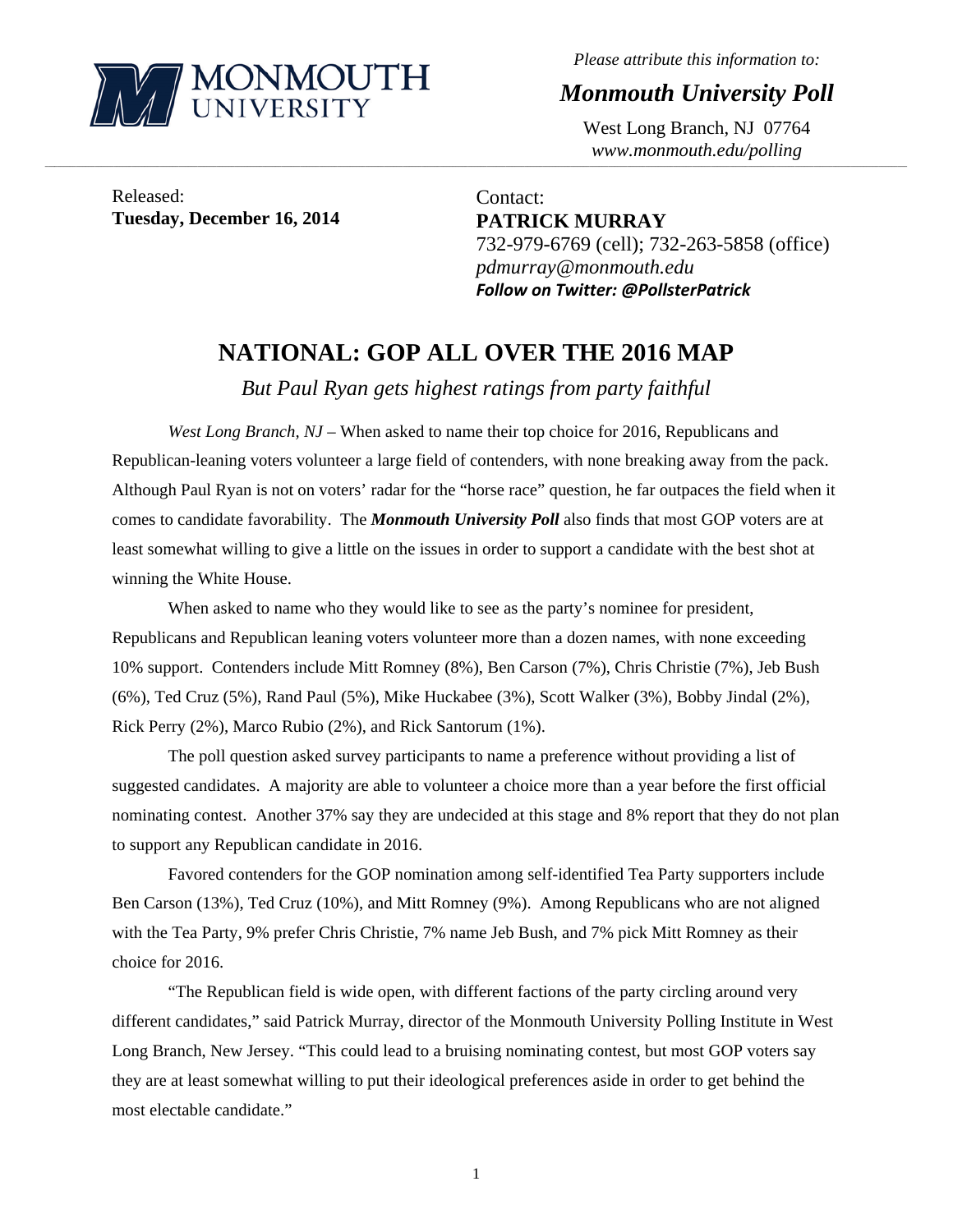The *Monmouth University Poll* found that a majority (57%) of Republicans and Republican leaning voters say they are willing to support a candidate they don't fully agree with on the issues in order to nominate someone who would have the best shot at winning the White House. This includes 12% who are very willing and 45% who are somewhat willing. Another 18% are not too willing to do this and 22% are not at all willing. Slightly more Tea Party-aligned voters (66%) than non-Tea Party supporters (54%) claim they are willing to consider electability over ideology.

 "The willingness of Tea Party supporters to prioritize electability may depend on which candidate they are being asked to support. Some seem to be more palatable than others," said Murray. "Two of the most talked about possibilities, Chris Christie and Jeb Bush, are viewed negatively by a significant number of Tea party voters."

 The poll asked Republican voters for their general impression of 15 potential candidates for the party's presidential nomination in 2016. Wisconsin Congressman, and the 2012 nominee for Vice President, Paul Ryan has the strongest net positive personal rating among his party's voters while New Jersey Governor Chis Christie has the weakest rating among top tier candidates, particularly with Tea Party supporters.

 Overall, Chris Christie gets a favorable rating from 36% of GOP voters and an unfavorable rating from a similar 34%. He does better among those who are not aligned with the Tea Party – 41% favorable to 27% unfavorable, but is viewed negatively by Tea Party supporters – 27% favorable to 46% unfavorable. Christie is the only candidate tested in the poll with an "upside down" rating among Tea Party-aligned Republicans.

 Former Florida Governor Jeb Bush is another high-profile contender who gets mixed ratings from Republican voters – 39% favorable to 30% unfavorable. Tea Party supporters are evenly divided on Bush – 39% positive to 38% negative, while those unaligned with the Tea Party give him a more positive 39% favorable to 24% unfavorable rating.

 Paul Ryan, on the other hand, garners an overall favorable rating from 50% GOP voters and an unfavorable rating from just 11% of party voters – for a net positive evaluation of 39 percentage points. This is even better than the net rating received by former Massachusetts Governor and 2012 presidential nominee Mitt Romney – who gets a 55% favorable to 30% unfavorable for a net positive score of 25 points.

 Other potential 2016 candidates who have net positive ratings of 22 to 24 points include: Texas Governor Rick Perry (43% favorable to 20% unfavorable), Kentucky Senator Rand Paul (42% to 18%), former Arkansas Governor Mike Huckabee (45% to 22%), Texas Senator Ted Cruz (39% to 15%), and Florida Senator Marco Rubio (38% to 16%).

2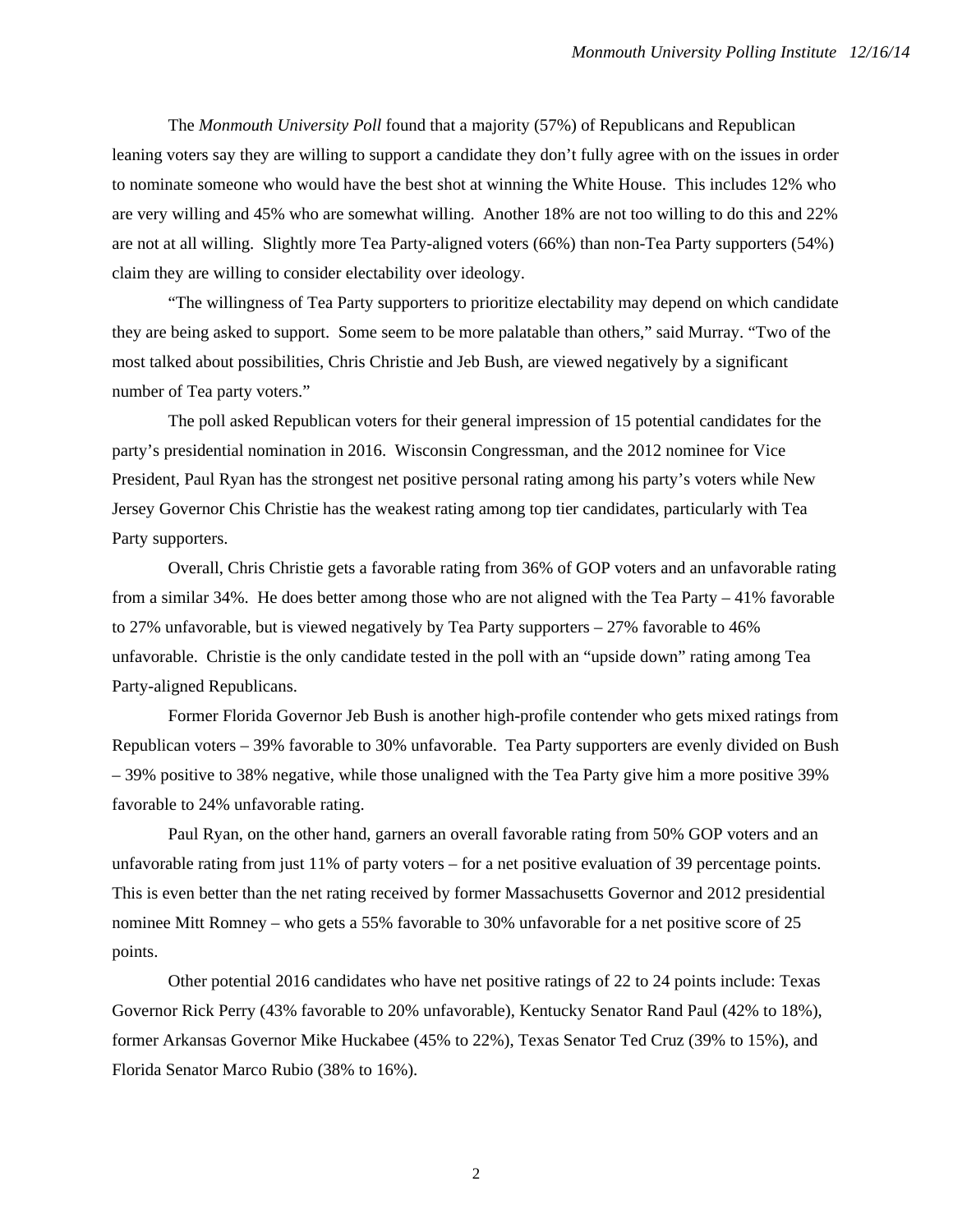| <b>Potential 2016 Republican Candidate Favorability Ratings</b> |           |             |                       |                   |                  |  |
|-----------------------------------------------------------------|-----------|-------------|-----------------------|-------------------|------------------|--|
| <b>GOP VOTER RATING</b>                                         |           |             |                       |                   | <b>TEA PARTY</b> |  |
| Net rating                                                      | Favorable | Unfavorable |                       | <b>Supporters</b> | Non-supporters   |  |
| $+39$                                                           | 50%       | 11%         | Paul Ryan             | $60 - 13$         | $45 - 11$        |  |
| $+25$                                                           | 55%       | 30%         | Mitt Romney           | $58 - 30$         | 52 - 33          |  |
| $+24$                                                           | 39%       | 15%         | <b>Ted Cruz</b>       | $60 - 11$         | $26 - 19$        |  |
| $+24$                                                           | 42%       | 18%         | Rand Paul             | $60 - 16$         | $32 - 21$        |  |
| $+23$                                                           | 45%       | 22%         | Mike Huckabee         | $58 - 23$         | $38 - 21$        |  |
| $+23$                                                           | 43%       | 20%         | <b>Rick Perry</b>     | $59 - 16$         | 34 - 22          |  |
| $+22$                                                           | 38%       | 16%         | Marco Rubio           | $53 - 15$         | $29 - 17$        |  |
| $+20$                                                           | 32%       | 12%         | Ben Carson            | $51 - 8$          | $20 - 14$        |  |
| $+20$                                                           | 30%       | 10%         | <b>Scott Walker</b>   | $45 - 9$          | $20 - 11$        |  |
| +14                                                             | 28%       | 14%         | Bobby Jindal          | 44 - 16           | 19 - 14          |  |
| +10                                                             | 21%       | 11%         | John Kasich           | $23 - 7$          | 18 - 14          |  |
| +9                                                              | 39%       | 30%         | Jeb Bush              | $39 - 38$         | $39 - 24$        |  |
| +6                                                              | 28%       | 22%         | <b>Rick Santorum</b>  | $39 - 18$         | $22 - 25$        |  |
| $+2$                                                            | 36%       | 34%         | <b>Chris Christie</b> | $27 - 46$         | 41 - 27          |  |
| +1                                                              | 12%       | 11%         | Mike Pence            | 19 - 6            | 9 - 14           |  |

Fewer than half of Republican voters have an opinion about other candidates asked about in the poll, but those who do express an opinion tend to be positive. These include commentator Dr. Ben Carson (32% favorable to 12% unfavorable), Wisconsin Governor Scott Walker (30% to 10%), Louisiana Governor Bobby Jindal (28% to 14%), Ohio Governor John Kasich (21% to 11%), former Pennsylvania Senator Rick Santorum (28% to 22%), and Indiana Governor Mike Pence (12% to 11%).

 Tea Party supporters are most enthusiastic about Ted Cruz (60% favorable to 11% unfavorable), Paul Ryan (60% to 13%), Rand Paul (60% to 16%), Rick Perry (59% to 16%), and Mike Huckabee (58% to 23%). Other than Christie and Bush, Tea Party Republicans also have favorable views of the other possible candidates mentioned in the poll.

 Among Republicans and Republican leaning voters in the poll, 19% call themselves strong Tea Party supporters and 19% support the Tea Party somewhat. Nearly half (47%) say they are neutral toward the Tea Party and just 11% oppose the Tea Party.

The *Monmouth University Poll* was conducted by telephone from December 10 to 14, 2014 with 1,008 adults in the United States. This release is based on a sample of 399 registered voters who identify themselves as Republicans or lean toward the Republican Party. This sample has a margin of error of +4.9 percent. The poll was conducted by the Monmouth University Polling Institute in West Long Branch, New Jersey.

3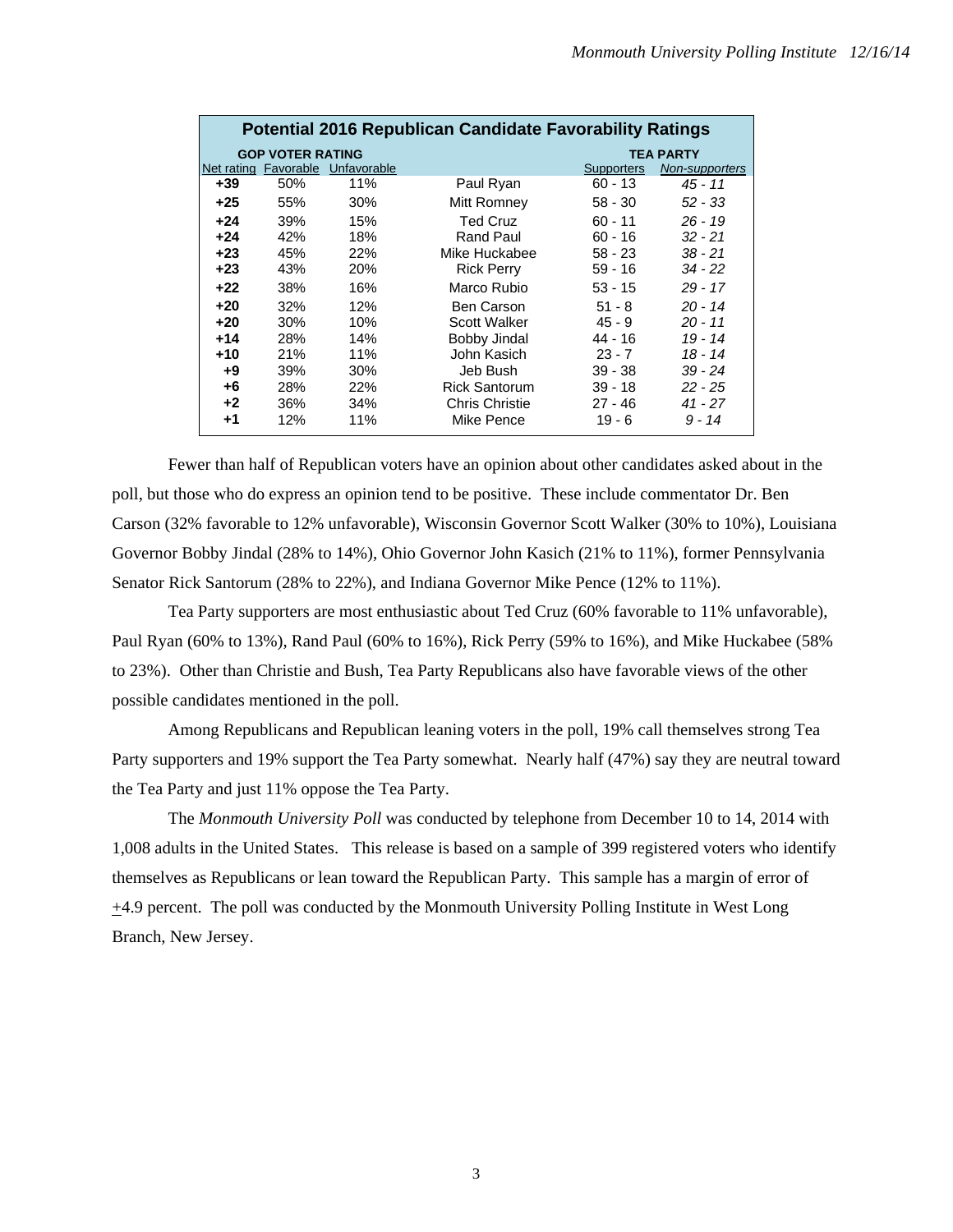## *The questions referred to in this release are as follows:*

(\* Some columns may not add to 100% due to rounding.)

1. I know the 2016 election is far away, but who would you like to see as the Republican nominee for president? [*LIST WAS NOT READ*]

| TOTAL<br>8%<br>Mitt Romney<br>7%<br>Ben Carson<br>7%<br>Chris Christie<br>Jeb Bush<br>6%<br>5%<br><b>Ted Cruz</b><br>5%<br>Rand Paul |  |
|--------------------------------------------------------------------------------------------------------------------------------------|--|
|                                                                                                                                      |  |
|                                                                                                                                      |  |
|                                                                                                                                      |  |
|                                                                                                                                      |  |
|                                                                                                                                      |  |
|                                                                                                                                      |  |
|                                                                                                                                      |  |
| Scott Walker<br>3%                                                                                                                   |  |
| Mike Huckabee<br>3%                                                                                                                  |  |
| 2%<br><b>Bobby Jindal</b>                                                                                                            |  |
| 2%<br><b>Rick Perry</b>                                                                                                              |  |
| Marco Rubio<br>2%                                                                                                                    |  |
| 1%<br><b>Rick Santorum</b>                                                                                                           |  |
| 1%><br>Paul Ryan                                                                                                                     |  |
| 1%><br>Mike Pence                                                                                                                    |  |
| John Kasich<br>1%>                                                                                                                   |  |
| Other<br>4%                                                                                                                          |  |
| No one, do not want<br>8%                                                                                                            |  |
| Republican as president                                                                                                              |  |
| Undecided<br>37%                                                                                                                     |  |

2. I'm going to read you a few names of people who might run for president in 2016. Please tell me if your general impression of each is favorable or unfavorable, or if you don't really have an opinion. [*NAMES WERE ROTATED*]

|                                           | Favorable | Unfavorable | No opinion |
|-------------------------------------------|-----------|-------------|------------|
| New Jersey Governor Chris Christie        | 36%       | 34%         | 31%        |
| Florida Senator Marco Rubio               | 38%       | 16%         | 46%        |
| Former Massachusetts Governor Mitt Romney | 55%       | 30%         | 14%        |
| Wisconsin Congressman Paul Ryan           | 50%       | 11%         | 39%        |
| Former Florida Governor Jeb Bush          | 39%       | 30%         | 31%        |
| <b>Texas Senator Ted Cruz</b>             | 39%       | 15%         | 46%        |
| Kentucky Senator Rand Paul                | 42%       | 18%         | 39%        |
| Wisconsin Governor Scott Walker           | 30%       | 10%         | 61%        |
| Former Arkansas Governor Mike Huckabee    | 45%       | 22%         | 33%        |
| Louisiana Governor Bobby Jindal           | 28%       | 14%         | 58%        |
| Ohio Governor John Kasich                 | 21%       | 11%         | 69%        |
| Indiana Governor Mike Pence               | 12%       | 11%         | 77%        |
| Commentator Dr. Ben Carson                | 32%       | 12%         | 57%        |
| <b>Texas Governor Rick Perry</b>          | 43%       | 20%         | 37%        |
| Former Pennsylvania Senator Rick Santorum | 28%       | 22%         | 51%        |